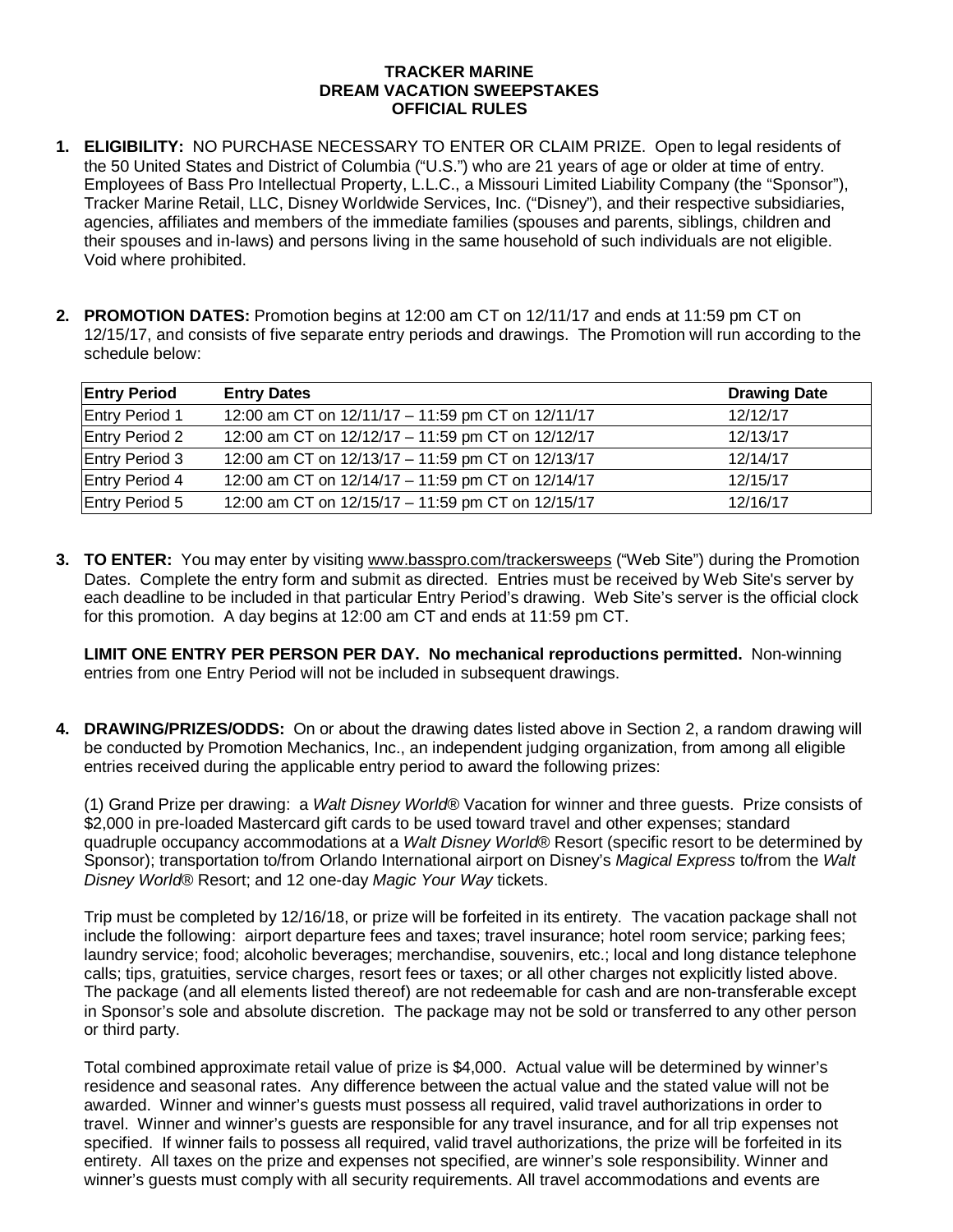subject to availability, change, and certain restrictions. If any portion of prize is cancelled or postponed, the remaining portion of the prize will be awarded as complete and final and no compensation will be offered. Trip must be taken on dates specified by Sponsor, and as otherwise stated in these rules. If a winner cannot accept prize as stated, prize will be forfeited in its entirety and awarded to an alternate winner. In the event the winner and/or winner's guests engage in behavior that (as determined by Sponsor in its sole discretion) is obnoxious or threatening, illegal, unsafe or that is intended to annoy, abuse, threaten or harass any other person, Sponsor reserves the right to terminate the trip or other applicable experience early, in whole or in part, and send the winner and/or winner's guests home with no further compensation.

Winners will be required to complete an affidavit of eligibility and liability release and (where legal) a publicity release, and, a W9 Form, which must be returned within the time period specified by Sponsor or an alternate winner may be selected. The value of the prize will be taxable to prize winner as income. An IRS Form 1099 will be issued in the name of the winner for the value of the prize. Winners must comply with all security requirements. Sponsor will determine airline and flight itinerary in its sole discretion. If any portion of the prize is cancelled or postponed, the remaining portion of the prize will be awarded as complete and final and no compensation will be offered.

Winners will be notified by phone, email, and/or mail at Sponsor's sole discretion. Odds of winning will be determined by the number of eligible entries received.

**5. GENERAL:** Taxes on prizes and expenses not specified, are the sole responsibility of winners. By participating, entrants agree (a) to these rules and decisions of judges which shall be final in all respects; (b) to release and hold harmless Sponsor, Disney, each of their respective parents, subsidiaries, affiliates and agencies, and their respective directors, officers, employees, agents and representatives (collectively, the "Releasees") from any and all claims, demands, costs, expenses, liability, losses or damages of any kind resulting from their participation in the promotion or their acceptance, use or misuse of a prize, including liability for personal injury or death; (c) if a winner, to the use by any of the Releasees of name and/or photograph for advertising and publicity purposes without compensation (unless prohibited by law) and to execute specific consent to such use if asked to do so, and to the announcement of their name, city and state; and (d) that Releasees and their agents have not made any representation, warranty or guaranty, in whole or in part, in law or in fact, relative to the prize. Winners will be required to complete an affidavit or declaration of eligibility and liability release and (where legal) a publicity release, and, a W9 Form, which must be returned within the time period specified by Sponsor or an alternate winner may be selected. Return of any prize/prize notification as undeliverable may result in disqualification of winner and selection of an alternate winner. Releasees are not responsible and shall not be liable for: (a) any telephone, electronic, hardware or software program, network, Internet or computer malfunctions, failures, or difficulties of any kind, including without limitation, server malfunction or by any human error which may occur in the processing of entries; (b) failed, incomplete, garbled or delayed computer transmissions; (c) late, lost, illegible, postage-due, incomplete, damaged or misdirected entries or mail; and (d) any condition caused by events that may cause the promotion to be disrupted or corrupted. Sponsor reserves the right in its sole discretion to cancel or suspend the Promotion or any portion thereof should viruses, bugs, or other causes corrupt the administration, security or proper play of the promotion; in which case prize will be awarded via a random drawing from among all eligible entries received prior to cancellation. In case of dispute, entries will be declared made by the authorized account holder of the email address used to participate at the time of entry. "Authorized account holder" is defined as the natural person who is assigned to an email address by an Internet access provider, online service provider, or other organization (e.g. business, educational institution, etc.) that is responsible for assigning email address for the domain associated with the submitted email address. CAUTION: ANY ATTEMPT BY AN ENTRANT TO DELIBERATELY DAMAGE ANY WEB SITE OR UNDERMINE THE LEGITIMATE OPERATION OF THE PROMOTION MAY BE A VIOLATION OF CRIMINAL AND CIVIL LAWS AND SHOULD SUCH AN ATTEMPT BE MADE, SPONSOR RESERVES THE RIGHT TO SEEK DAMAGES FROM ANY SUCH PERSON TO THE FULLEST EXTENT PERMITTED BY LAW. In no event will Releasees, their subsidiaries, affiliates and agencies, and their respective directors, officers, employees, agents and representatives be responsible or liable for any damages or losses of any kind, including direct, indirect, incidental, consequential or punitive damages arising out of your access to and use of the internet site [www.basspro.com/trackersweeps](http://www.basspro.com/trackersweeps) or other sites promoting the Promotion or the downloading from and/or printing material downloaded from said sites. Without limiting the foregoing, everything on this site is provided "as is" without warranty of any kind, either expressed or implied, including but not limited to, the implied warranties of merchantability, fitness for a particular purpose or non-infringement. Information submitted with an entry is subject to the Privacy Policy stated on the Web site. Entries become the property of Sponsor. No prize transfer. No prize substitution except at Sponsors' sole discretion.